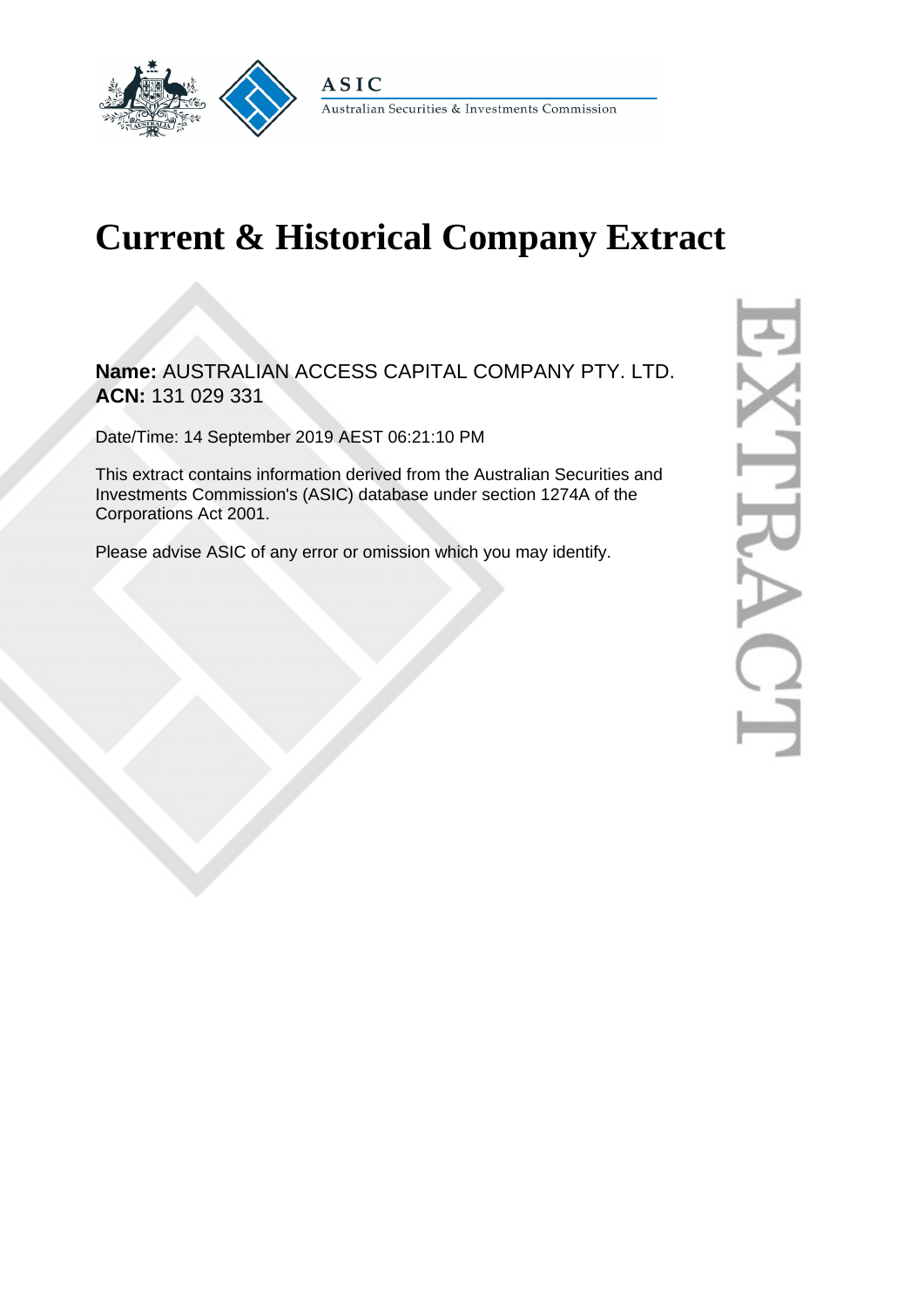| <b>Organisation Details</b>                    |                                                                  | <b>Document Number</b> |
|------------------------------------------------|------------------------------------------------------------------|------------------------|
| <b>Current Organisation Details</b>            |                                                                  |                        |
| Name:                                          | AUSTRALIAN ACCESS CAPITAL COMPANY PTY.<br>LTD.                   | 7EAN95889              |
| ACN:                                           | 131 029 331                                                      |                        |
| ABN:                                           | 87131029331                                                      |                        |
| Registered in:                                 | Victoria                                                         |                        |
| Registration date:                             | 10/05/2008                                                       |                        |
| Next review date:                              | 10/05/2020                                                       |                        |
| Name start date:                               | 10/05/2008                                                       |                        |
| Status:                                        | Strike-Off Action In Progress                                    |                        |
| Company type:                                  | Australian Proprietary Company                                   |                        |
| Class:                                         | <b>Limited By Shares</b>                                         |                        |
| Subclass:                                      | <b>Proprietary Company</b>                                       |                        |
|                                                |                                                                  |                        |
|                                                | Previous Organisation Details from 10/05/2008 to 31/07/2019      |                        |
| Name:                                          | AUSTRALIAN ACCESS CAPITAL COMPANY PTY.<br>LTD.                   | 1E4358808              |
| Name start:                                    | 10/05/2008                                                       |                        |
| Status:                                        | Registered                                                       |                        |
| Company type:                                  | Australian Proprietary Company                                   |                        |
| Class:                                         | <b>Limited By Shares</b>                                         |                        |
| Subclass:                                      | <b>Proprietary Company</b>                                       |                        |
|                                                |                                                                  |                        |
|                                                |                                                                  |                        |
| <b>Address Details</b>                         |                                                                  | <b>Document Number</b> |
| <b>Current</b>                                 |                                                                  |                        |
| Registered address:                            | Unit 2, 10 Strabane Avenue, MONT ALBERT NORTH<br><b>VIC 3129</b> | 6E4237164              |
| Start date:                                    | 27/02/2018                                                       |                        |
| Principal Place Of                             | Unit 2, 10 Strabane Avenue, MONT ALBERT NORTH                    | 6E4237164              |
| Business address:                              | <b>VIC 3129</b>                                                  |                        |
| Start date:                                    | 30/01/2018                                                       |                        |
| <b>Historical</b>                              |                                                                  |                        |
| Registered address:                            | Unit 3, 108 Severn Street, BOX HILL NORTH VIC<br>3129            | 6E2821770              |
| Start date:                                    | 25/01/2018                                                       |                        |
| Cease date:                                    | 26/02/2018                                                       |                        |
| Registered address:                            | GLADYS LIU, 34 Myrniong Street, GLEN IRIS VIC<br>3146            | 1E4358808              |
| Start date:                                    | 10/05/2008                                                       |                        |
| Cease date:                                    | 24/01/2018                                                       |                        |
| Principal Place Of<br><b>Business address:</b> | Unit 3, 108 Severn Street, BOX HILL NORTH VIC<br>3129            | 6E2819274              |
| Start date:                                    | 18/01/2018                                                       |                        |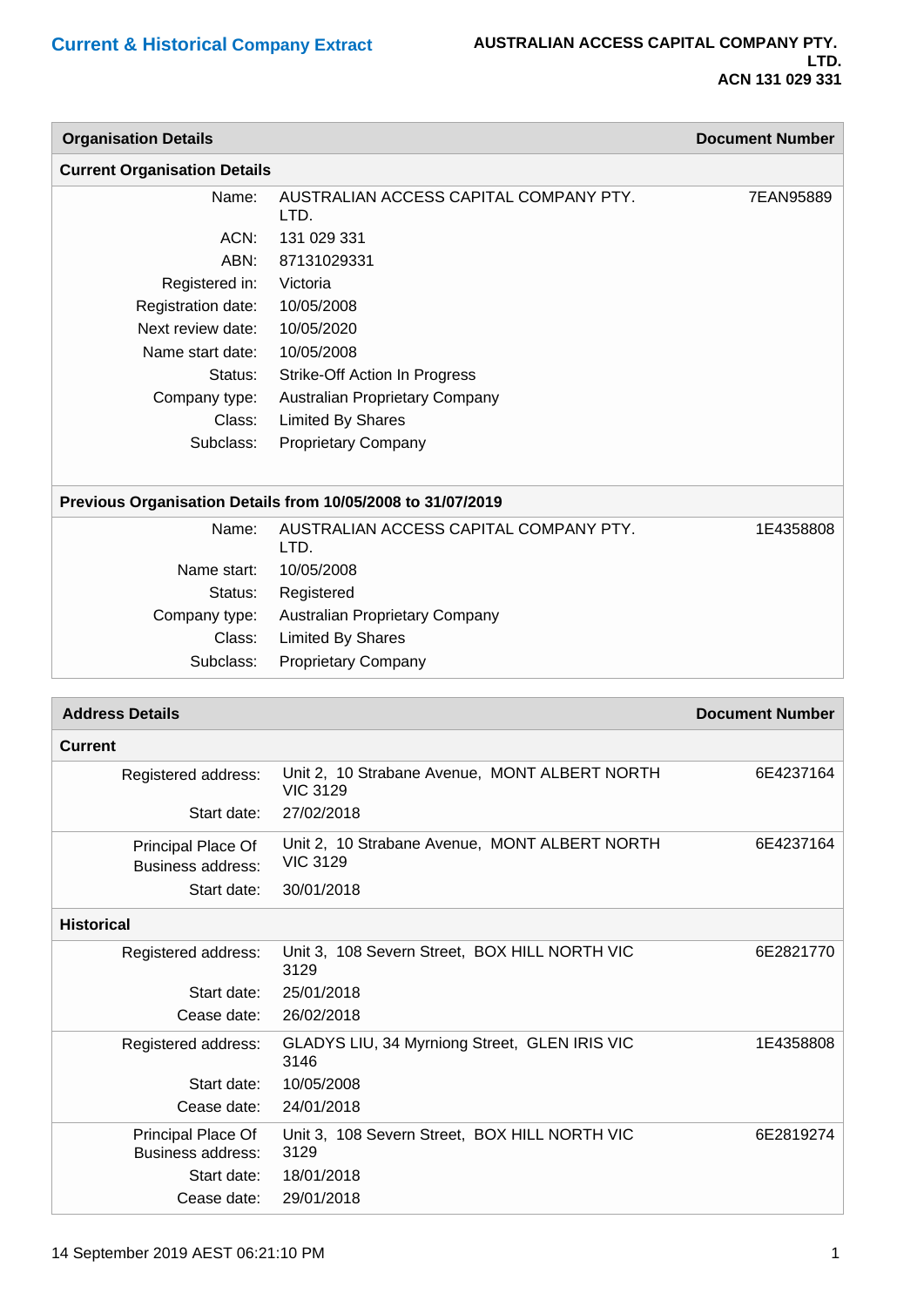| Business address: 3146 | Principal Place Of GLADYS LIU, 34 Myrniong Street, GLEN IRIS VIC | 1E4358808 |
|------------------------|------------------------------------------------------------------|-----------|
|                        | Start date: 10/05/2008                                           |           |
| Cease date: 17/01/2018 |                                                                  |           |

# **Contact Address**

Section 146A of the Corporations Act 2001 states 'A contact address is the address to which communications and notices are sent from ASIC to the company'.

#### **Current**

| Address:          | 1330 Malvern Road, MALVERN VIC 3144  |
|-------------------|--------------------------------------|
| Start date:       | 15/07/2019                           |
| <b>Historical</b> |                                      |
| Address:          | PO BOX 7040, HAWTHORN NORTH VIC 3122 |
| Start date:       | 08/10/2018                           |
| Cease date:       | 15/07/2019                           |
| Address:          | PO BOX 7040, HAWTHORN NORTH VIC 3122 |
| Start date:       | 03/09/2013                           |
| Cease date:       | 08/10/2018                           |
| Address:          | PO BOX 417, BRUNSWICK VIC 3056       |
| Start date:       | 02/10/2009                           |
| Cease date:       | 03/09/2013                           |
| Address:          | PO BOX 417, BRUNSWICK VIC 3056       |
| Start date:       | 16/09/2009                           |
| Cease date:       | 02/10/2009                           |

# **Officeholders and Other Roles Document Number Document Number**

| <b>Director</b>              |                                                                    |           |
|------------------------------|--------------------------------------------------------------------|-----------|
|                              | Name: GLADYS LIU                                                   | 6E4237164 |
|                              | Address: Unit 2, 10 Strabane Avenue, MONT ALBERT<br>NORTH VIC 3129 |           |
|                              | Born: 06/04/1964, HONG KONG, CHINA                                 |           |
| Appointment date: 10/05/2008 |                                                                    |           |

# **Share Information**

# **Share Structure**

| <b>Class</b> | <b>Description</b> | <b>Number</b><br>issued | <b>Total amount</b><br>paid | <b>Total amount</b><br>unpaid | <b>Document</b><br>number |
|--------------|--------------------|-------------------------|-----------------------------|-------------------------------|---------------------------|
| ORD          | <b>ORDINARY</b>    | 100                     | 9900.00                     | 10000.00                      | 1E4358808                 |

### **Members**

Note: For each class of shares issued by a proprietary company, ASIC records the details of the top twenty members of the class (based on shareholdings). The details of any other members holding the same number of shares as the twentieth ranked member will also be recorded by ASIC on the database. Where available, historical records show that a member has ceased to be ranked amongst the top twenty members. This may, but does not necessarily mean, that they have ceased to be a member of the company.

Name: GLADYS LIU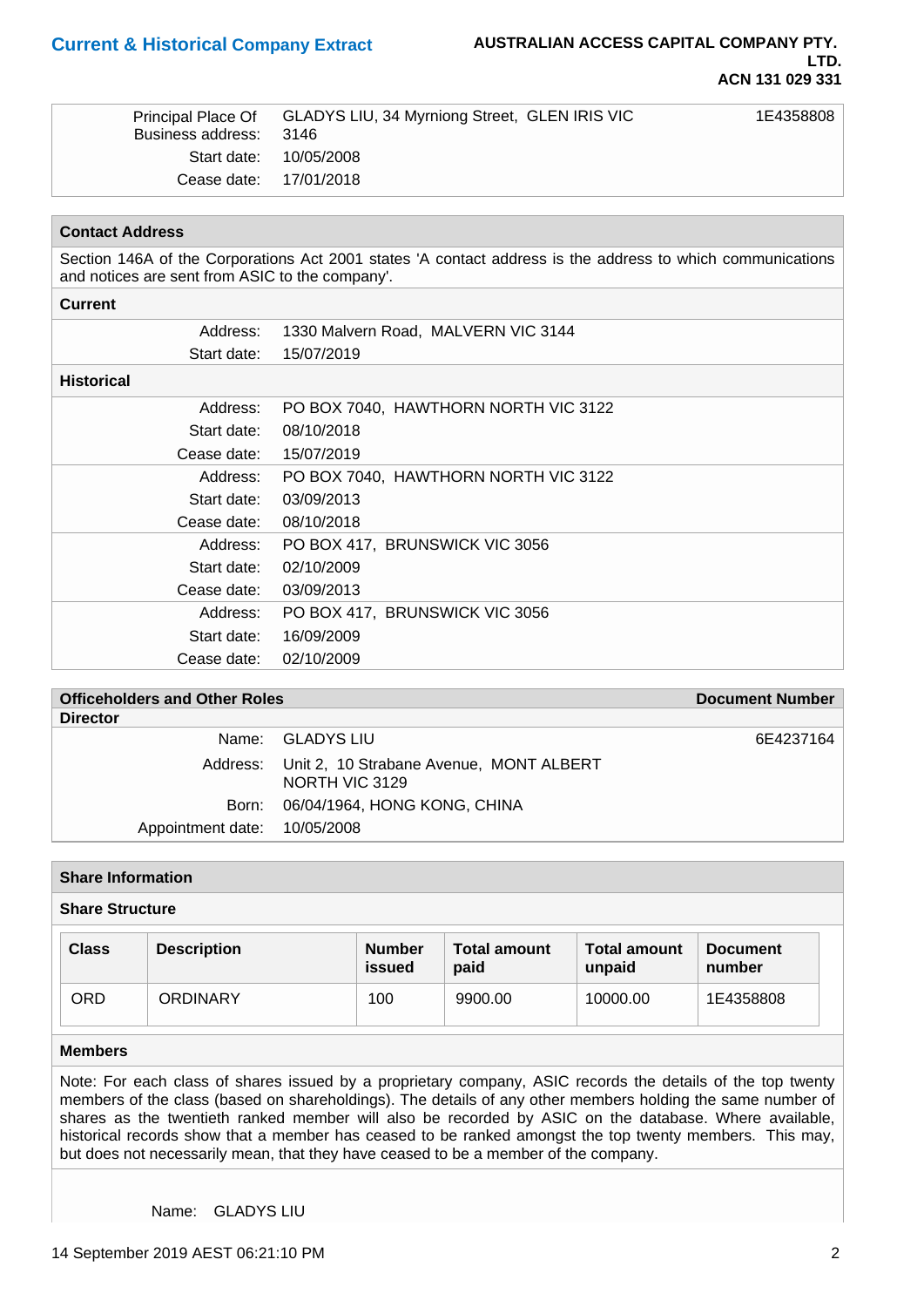Address: Unit 2, 10 Strabane Avenue, MONT ALBERT NORTH VIC 3129

| <b>Class</b> | Number held | <b>Beneficially held</b> | Paid      | Document number |
|--------------|-------------|--------------------------|-----------|-----------------|
| <b>ORD</b>   | 100         | yes                      | PARTIALLY | 6E4237164       |

# **Documents**

Note: Where no Date Processed is shown, the document in question has not been processed. In these instances care should be taken in using information that may be updated by the document when it is processed. Where the Date Processed is shown but there is a zero under No Pages, the document has been processed but a copy is not yet available.

| Date received | Form type                                                                                                                                                                                                                                                                       | <b>Date</b><br>processed | <b>Number of</b><br>pages | <b>Effective</b><br>date | <b>Document</b><br>number |
|---------------|---------------------------------------------------------------------------------------------------------------------------------------------------------------------------------------------------------------------------------------------------------------------------------|--------------------------|---------------------------|--------------------------|---------------------------|
| 10/05/2008    | 201C Application For<br><b>Registration As A Proprietary</b><br>Company                                                                                                                                                                                                         | 10/05/2008               | 3                         | 10/05/2008               | 1E4358808                 |
| 18/01/2018    | 484 Change To Company<br><b>Details</b><br>484C Change Of<br>Principal Place Of<br><b>Business</b><br>(Address)<br>484A1 Change<br><b>Officeholder Name</b><br>Or Address<br>484A2 Change<br>Member Name Or<br>Address                                                          | 18/01/2018               | $\overline{2}$            | 18/01/2018               | 6E2819274                 |
| 18/01/2018    | 484B Change To Company<br>Details Change Of Registered<br>Address                                                                                                                                                                                                               | 18/01/2018               | $\overline{2}$            | 18/01/2018               | 6E2821770                 |
| 20/02/2018    | 484 Change To Company<br><b>Details</b><br>484B Change Of<br>Registered<br><b>Address</b><br>484C Change Of<br>Principal Place Of<br><b>Business</b><br>(Address)<br>484A1 Change<br><b>Officeholder Name</b><br>Or Address<br>484A2 Change<br>Member Name Or<br><b>Address</b> | 20/02/2018               | $\overline{2}$            | 30/01/2018               | 6E4237164                 |
| 01/08/2019    | 6010 Application For<br>Voluntary Deregistration Of A<br>Company                                                                                                                                                                                                                | 01/08/2019               | $\overline{2}$            | 01/08/2019               | 7EAN95889                 |